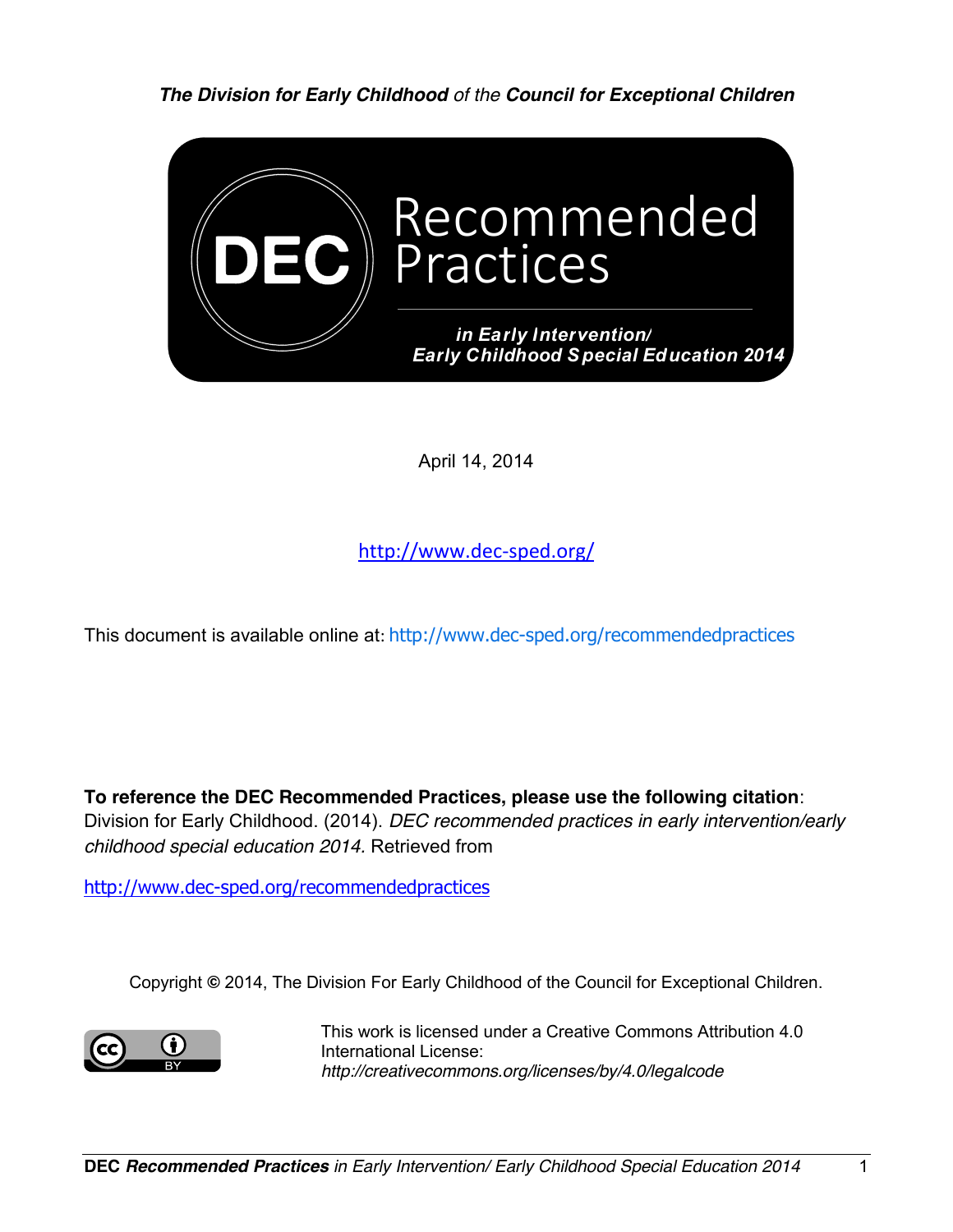*The Division for Early Childhood of the Council for Exceptional Children*



*April 14, 2014*

## Introduction

The DEC Recommended Practices were developed to provide guidance to practitioners and families about the most effective ways to improve the learning outcomes and promote the development of young children, birth through five years of age, who have or are at-risk for developmental delays or disabilities. The purpose of this document is to help bridge the gap between research and practice by highlighting those practices that have been shown to result in better outcomes for young children with disabilities, their families, and the personnel who serve them. The DEC Recommended Practices support children's access and participation in inclusive settings and natural environments and address cultural, linguistic, and ability diversity. They also identify key leadership responsibilities associated with the implementation of these practices.

The DEC Recommended Practices are based on the best-available empirical evidence as well as the wisdom and experience of the field. The practices are organized into eight topic areas, but they should be viewed holistically across the topic areas. Family Practices, for example, are grouped in one topic area but are fundamental to all of the topic areas. We believe that when practitioners and families have the knowledge, skills, and dispositions to implement these practices as intended, children who have or are at risk for developmental delays/disabilities and their families are more likely to achieve positive outcomes, and families and practitioners are more likely to help children achieve their highest potential.

While developmentally appropriate practices are the foundation of quality programs for all young children and families (Copple & Bredekamp, 2009), we believe that young children who have or are at risk for developmental delays/disabilities often need more specialized practices that allow them to participate and engage meaningfully in their daily living routines and learning activities. While we acknowledge the important role of developmentally appropriate practices in the education and care of all children, we do not include those foundational practices in this document.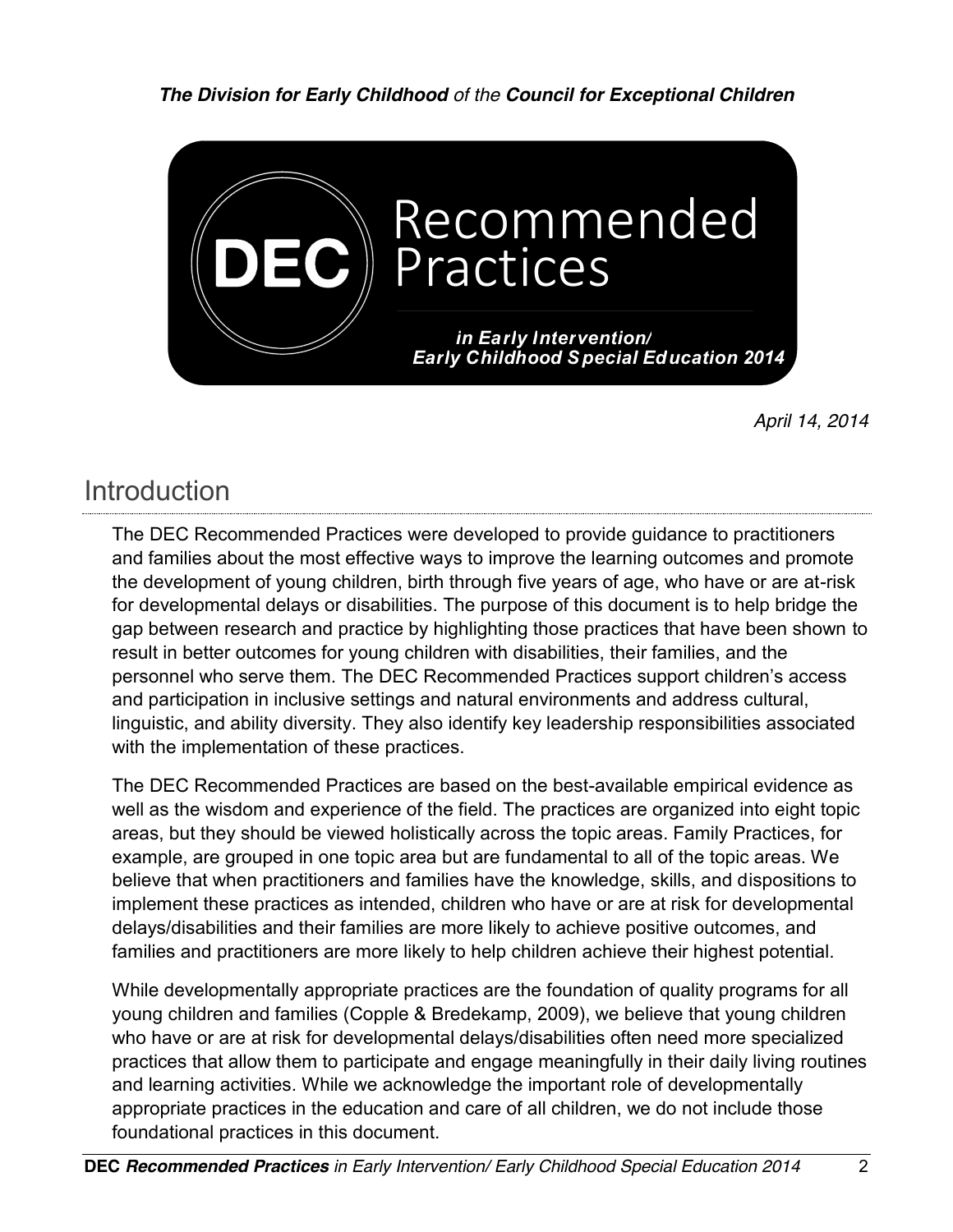The purpose of the DEC Recommended Practices is to highlight those practices specifically known to promote the outcomes of young children who have or are at risk for developmental delays/disabilities and to support their families in accordance with the DEC/NAEYC (2009) position statement on early childhood inclusion. We assume that those who implement the practices:

- Have foundational knowledge of developmentally appropriate early childhood practices.
- Have a basic understanding of relevant professional, legal, and regulatory guidelines for serving every child.
- Act in accordance with the principles of the DEC Code of Ethics and in accordance with the principles of access and participation as described in the DEC/NAEYC (2009) position statement on inclusion.
- Engage in ongoing professional development to increase their knowledge, skills, and dispositions for implementing the Recommended Practices as intended.

In addition to implementing the DEC Recommended Practices, practitioners working in the field should be guided by their discipline-specific professional standards, competencies, and codes of ethics. All practitioners who work with young children, including those at risk for developmental delays/disabilities, are expected to access professional development and technical assistance systems to build knowledge and skills related to developmentally appropriate practices, the DEC Recommended Practices, and discipline-specific knowledge.

Building on previous efforts to produce DEC Recommended Practices as well as surveys and other opportunities to receive suggestions from the field, we also established the following parameters to guide the production of the current set of DEC Recommended Practices. These parameters include:

- x *Recommended Practices* are those with the highest expected leverage and impact on outcomes, providing the "biggest bang."
- x *Recommended Practices* are supported by research, values, and experience.
- **•** *Recommended Practices* represent the breadth of the topic area.
- x *Recommended Practices* are observable.
- x *Recommended Practices* are *not* disability-specific.
- x *Recommended Practices* can be delivered in all settings including natural/inclusive environments.
- x *Recommended Practices* should build on, but not duplicate, standards for typical early childhood settings such as the NAEYC Developmentally Appropriate Practices.

For the purposes of this document, the definition of young children who have or are at risk for developmental delays/disabilities is not limited to children eligible for services under IDEA. This set of DEC Recommended Practices has eight topic areas. In our presentation of practices that appears below, we begin with the topic area of Leadership, which provides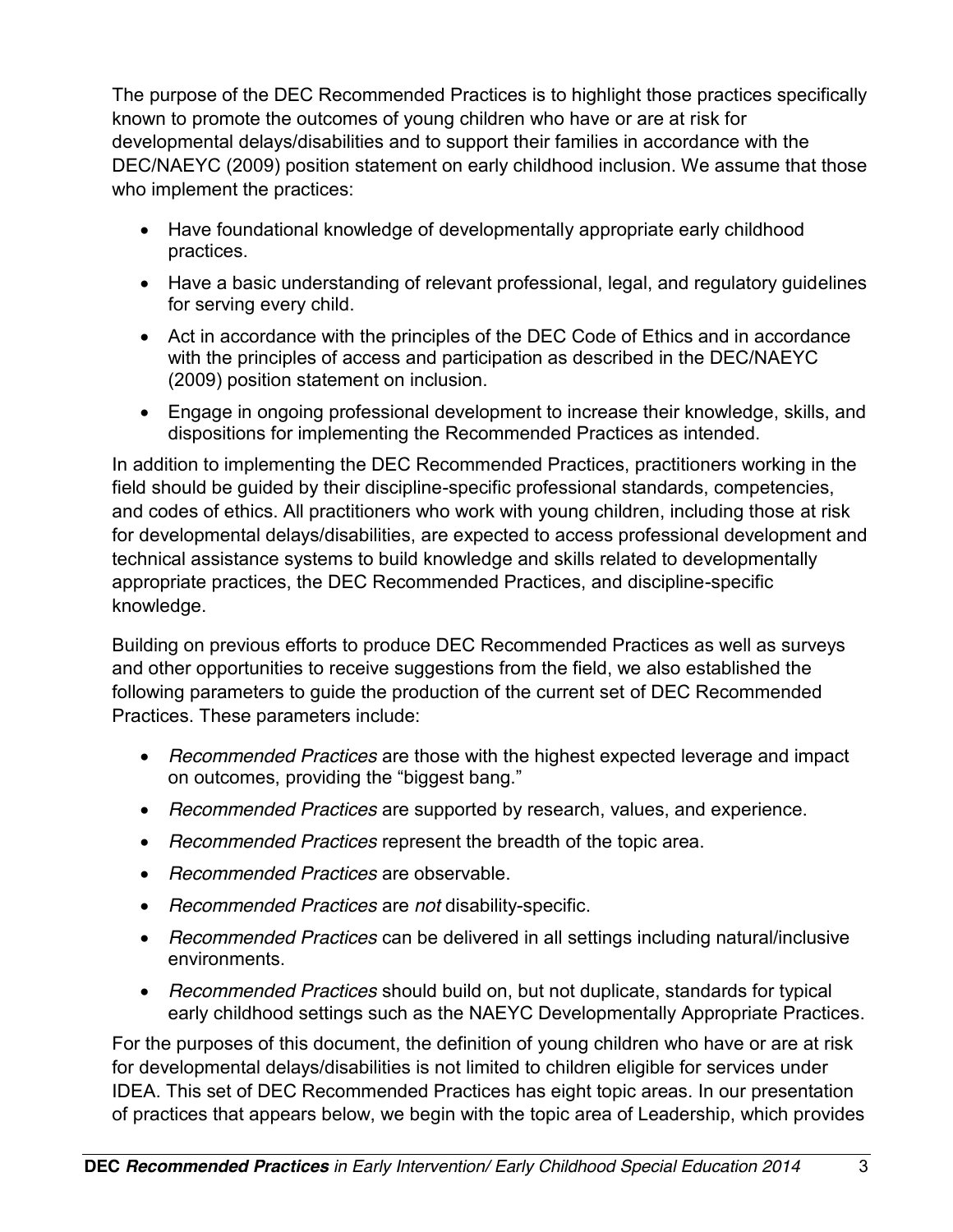guidance for local and state leaders who support practitioners. We define **leaders** as those in positions of leadership or authority in providing services to all young children who have or are at risk for developmental delays/disabilities and their families. Examples of such leaders include state, regional, and local administrators; early childhood coordinators; building principals; and assistant directors and coordinators.

The other seven topic areas provide guidance for practitioners:

- Assessment
- Environment
- Family
- Instruction
- Interaction
- Teaming and Collaboration
- Transition

For these Recommended Practices, we define **practitioners** as those who are responsible for and paid to enhance the optimal development of young children who have or are at risk for developmental delays/disabilities. This includes providing care, education, or therapy to the child as well as support to the child's family.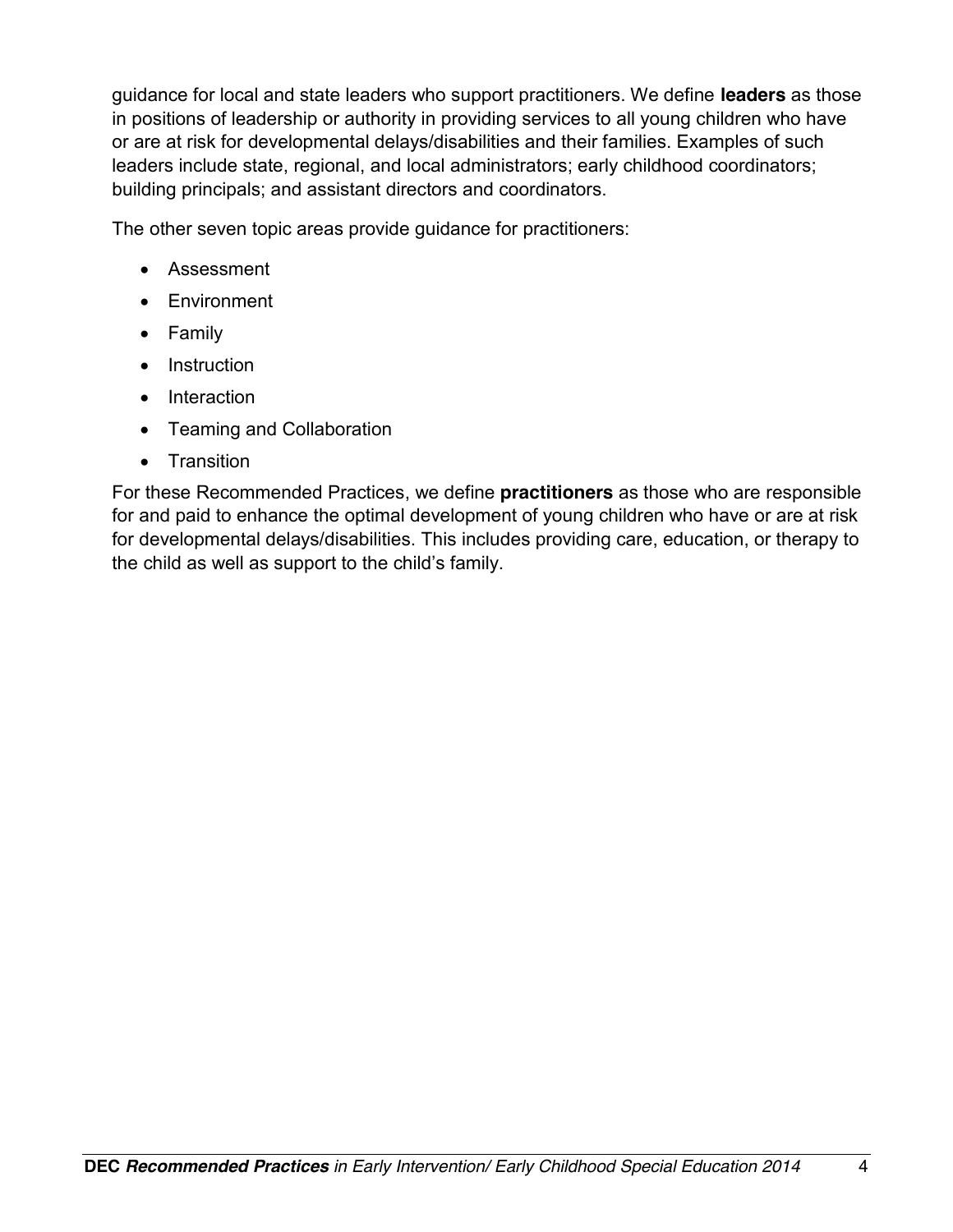# Leadership

The work of practitioners on the frontline is critical to improving outcomes for young children who have or are at risk for developmental delays/disabilities and their families. But practitioners do not operate in a vacuum. Their ability to implement the DEC Recommended Practices can be supported or constrained by the program, school, agency, or organization for which they work.

State and local leaders establish the conditions that are essential for the successful implementation of the DEC Recommended Practices by, for example, the policies and procedures they develop and implement. Leaders in early intervention and early childhood special education can be program directors and other administrators, practitioners, family members, students, higher education faculty, and others. The set of practices in this section address the responsibilities of those in positions of program authority and leadership related to providing services to young children who have or are at risk for developmental delays/disabilities and their families. Examples of such leaders include state, regional, and local directors and other administrators; early childhood coordinators; building principals; and assistant directors and coordinators.

The provision of these services is a complex undertaking governed by federal and state laws, funded by multiple sources, and structured and administered in different ways. Some of the challenges to implementing the DEC Recommended Practices may be beyond the immediate control of state agency staff or local administrators. These challenges may require sustained advocacy from a variety of groups to create the systems change needed to establish more conducive policies and procedures. Leaders have a professional responsibility to use all the mechanisms within their control to create the conditions needed to support practitioners in implementing the following Recommended Practices.

We recommend the following practices associated with leadership:

- **L1.** Leaders create a culture and a climate in which practitioners feel a sense of belonging and want to support the organization's mission and goals.
- **L2.** Leaders promote adherence to and model the DEC Code of Ethics, DEC Position Statements and Papers, and the DEC Recommended Practices.
- **L3.** Leaders develop and implement policies, structures, and practices that promote shared decision making with practitioners and families.
- **L4.** Leaders belong to professional association(s) and engage in ongoing evidencebased professional development.
- **L5.** Leaders advocate for policies and resources that promote the implementation of the DEC Position Statements and Papers and the DEC Recommended Practices.
- **L6.** Leaders establish partnerships across levels (state to local) and with their counterparts in other systems and agencies to create coordinated and inclusive systems of services and supports.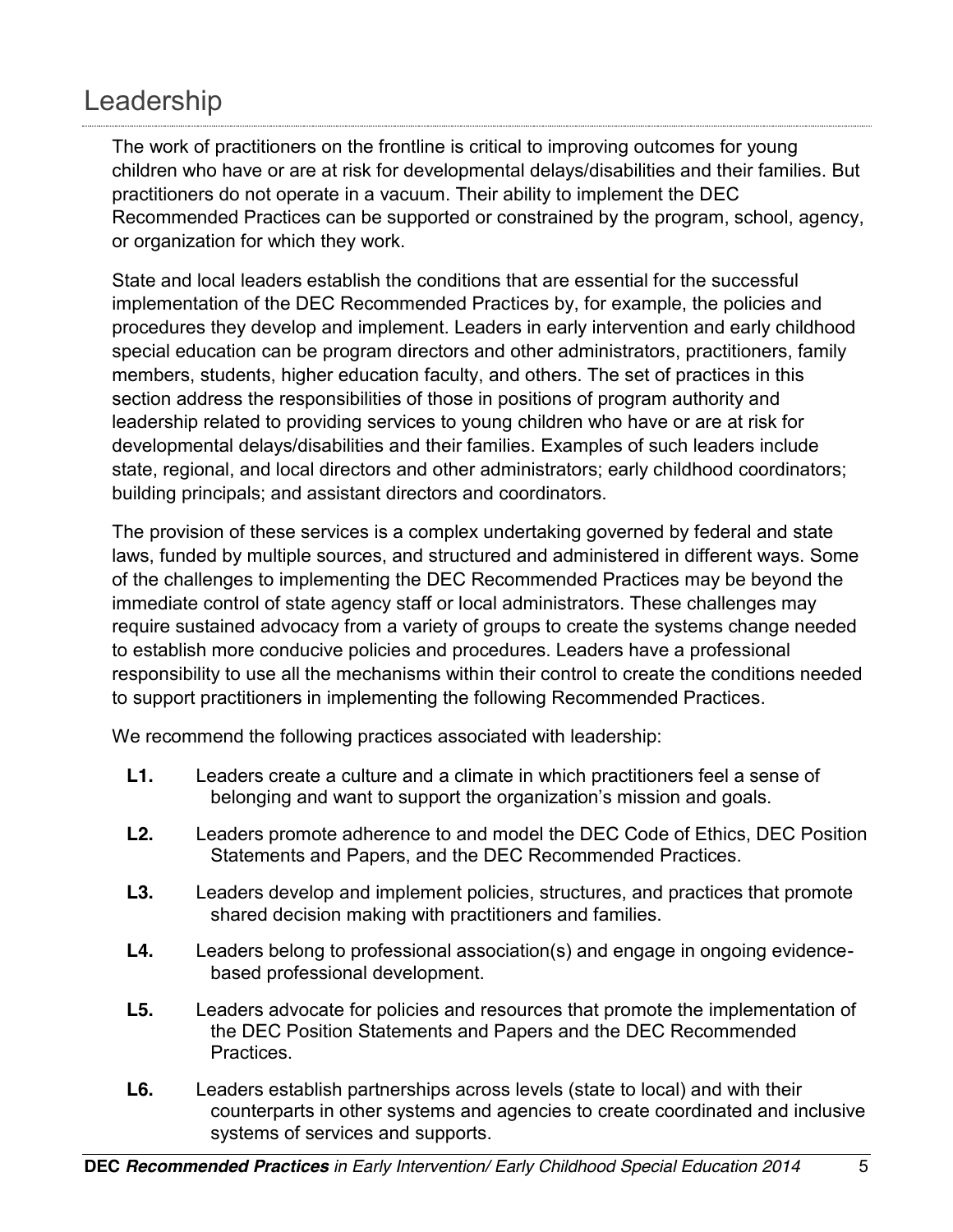- **L7.** Leaders develop, refine, and implement policies and procedures that create the conditions for practitioners to implement the DEC Recommended Practices.
- **L8.** Leaders work across levels and sectors to secure fiscal and human resources and maximize the use of these resources to successfully implement the DEC Recommended Practices.
- **L9.** Leaders develop and implement an evidence-based professional development system or approach that provides practitioners a variety of supports to ensure they have the knowledge and skills needed to implement the DEC Recommended Practices.
- **L10.** Leaders ensure practitioners know and follow professional standards and all applicable laws and regulations governing service provision.
- **L11.** Leaders collaborate with higher education, state licensing and certification agencies, practitioners, professional associations, and other stakeholders to develop or revise state competencies that align with DEC, Council for Exceptional Children (CEC), and other national professional standards.
- **L12.** Leaders collaborate with stakeholders to collect and use data for program management and continuous program improvement and to examine the effectiveness of services and supports in improving child and family outcomes.
- **L13.** Leaders promote efficient and coordinated service delivery for children and families by creating the conditions for practitioners from multiple disciplines and the family to work together as a team.
- **L14.** Leaders collaborate with other agencies and programs to develop and implement ongoing community-wide screening procedures to identify and refer children who may need additional evaluation and services.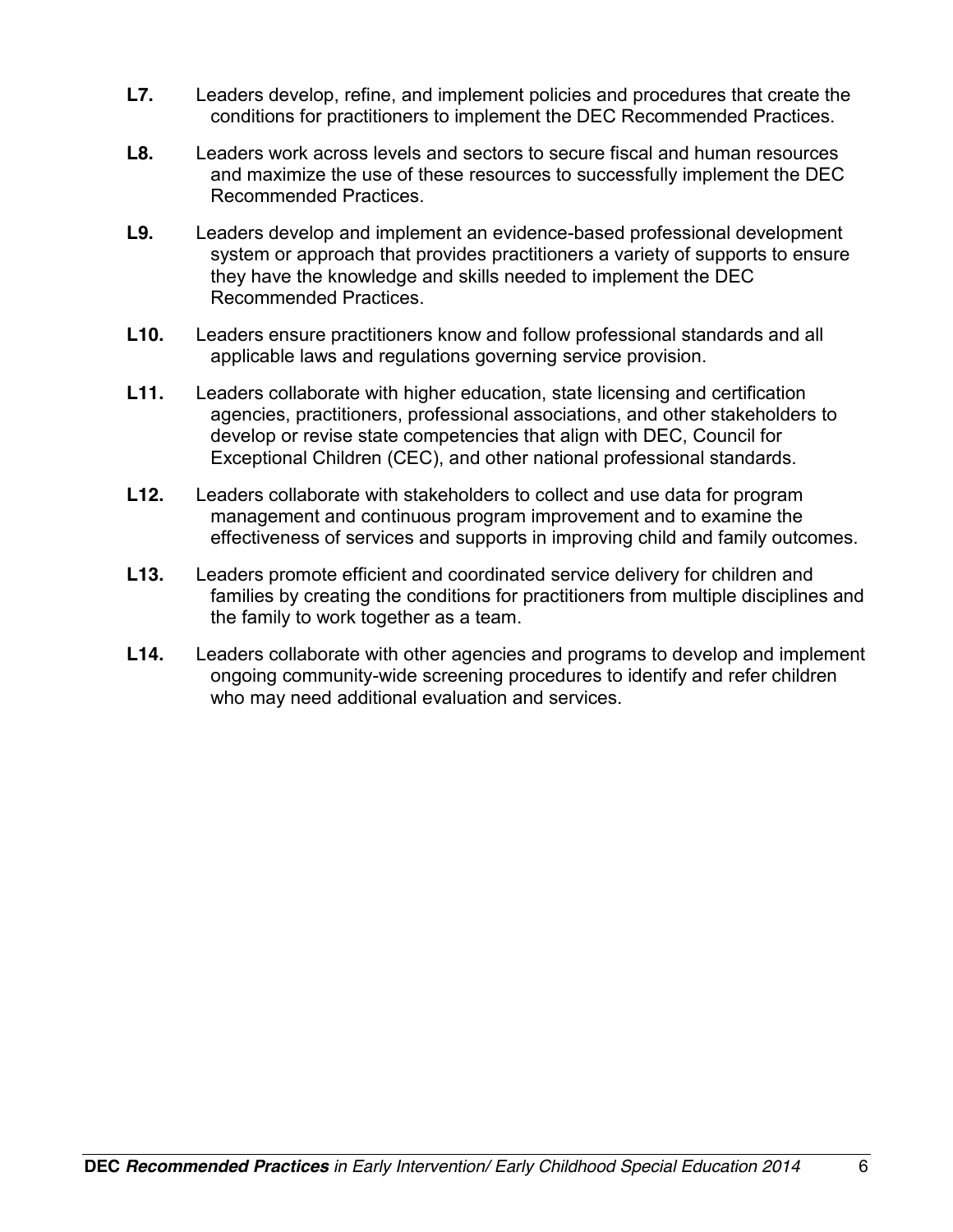#### Assessment

Assessment is the process of gathering information to make decisions. Assessment informs intervention and, as a result, is a critical component of services for young children who have or are at risk for developmental delays/disabilities and their families. In early intervention and early childhood special education, assessment is conducted for the purposes of screening, determining eligibility for services, individualized planning, monitoring child progress, and measuring child outcomes. Not all of the practices that follow apply to all purposes of assessment. For example, practice **A9.** focuses on monitoring child progress but does not relate to assessment for eligibility.

We recommend the following assessment practices to guide practitioners:

- **A1.** Practitioners work with the family to identify family preferences for assessment processes.
- **A2.** Practitioners work as a team with the family and other professionals to gather assessment information.
- **A3.** Practitioners use assessment materials and strategies that are appropriate for the child's age and level of development and accommodate the child's sensory, physical, communication, cultural, linguistic, social, and emotional characteristics.
- **A4.** Practitioners conduct assessments that include all areas of development and behavior to learn about the child's strengths, needs, preferences, and interests.
- **A5.** Practitioners conduct assessments in the child's dominant language and in additional languages if the child is learning more than one language.
- **A6.** Practitioners use a variety of methods, including observation and interviews, to gather assessment information from multiple sources, including the child's family and other significant individuals in the child's life.
- A7. Practitioners obtain information about the child's skills in daily activities, routines, and environments such as home, center, and community.
- A8. Practitioners use clinical reasoning in addition to assessment results to identify the child's current levels of functioning and to determine the child's eligibility and plan for instruction.
- **A9.** Practitioners implement systematic ongoing assessment to identify learning targets, plan activities, and monitor the child's progress to revise instruction as needed.
- **A10.** Practitioners use assessment tools with sufficient sensitivity to detect child progress, especially for the child with significant support needs.
- **A11.** Practitioners report assessment results so that they are understandable and useful to families.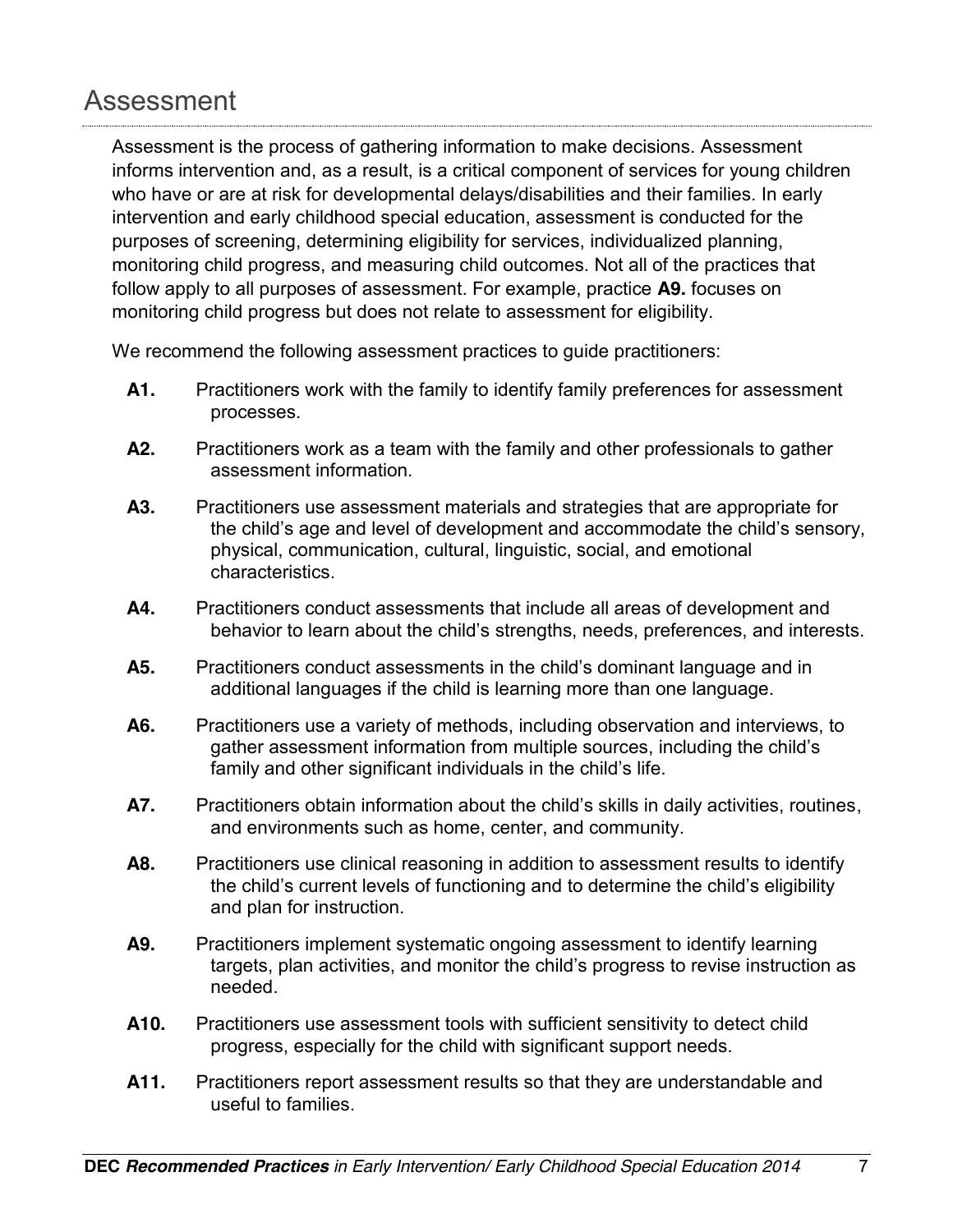## **Environment**

Young children who have or are at risk for developmental delays/disabilities learn, play, and engage with adults and peers within a multitude of environments such as home, school, child care, and the neighborhood. Environmental practices refer to aspects of the space, materials (toys, books, etc.), equipment, routines, and activities that practitioners and families can intentionally alter to support each child's learning across developmental domains. The environmental practices we address in this section encompass the physical environment (e.g., space, equipment, and materials), the social environment (e.g., interactions with peers, siblings, family members), and the temporal environment (e.g., sequence and length of routines and activities). They relate not only to supporting the child's access to learning opportunities but also ensuring their safety. It is important for practitioners to remember that these environmental dimensions are inextricably intertwined for young children who have or are at risk for developmental delays/disabilities and their families. Through implementation of the environmental practices, practitioners and families can promote nurturing and responsive caregiving and learning environments that can foster each child's overall health and development.

We recommend the following practices associated with the child's environment:

- **E1.** Practitioners provide services and supports in natural and inclusive environments during daily routines and activities to promote the child's access to and participation in learning experiences.
- **E2.** Practitioners consider Universal Design for Learning principles to create accessible environments.
- **E3.** Practitioners work with the family and other adults to modify and adapt the physical, social, and temporal environments to promote each child's access to and participation in learning experiences.
- **E4.** Practitioners work with families and other adults to identify each child's needs for assistive technology to promote access to and participation in learning experiences.
- **E5.** Practitioners work with families and other adults to acquire or create appropriate assistive technology to promote each child's access to and participation in learning experiences.
- **E6.** Practitioners create environments that provide opportunities for movement and regular physical activity to maintain or improve fitness, wellness, and development across domains.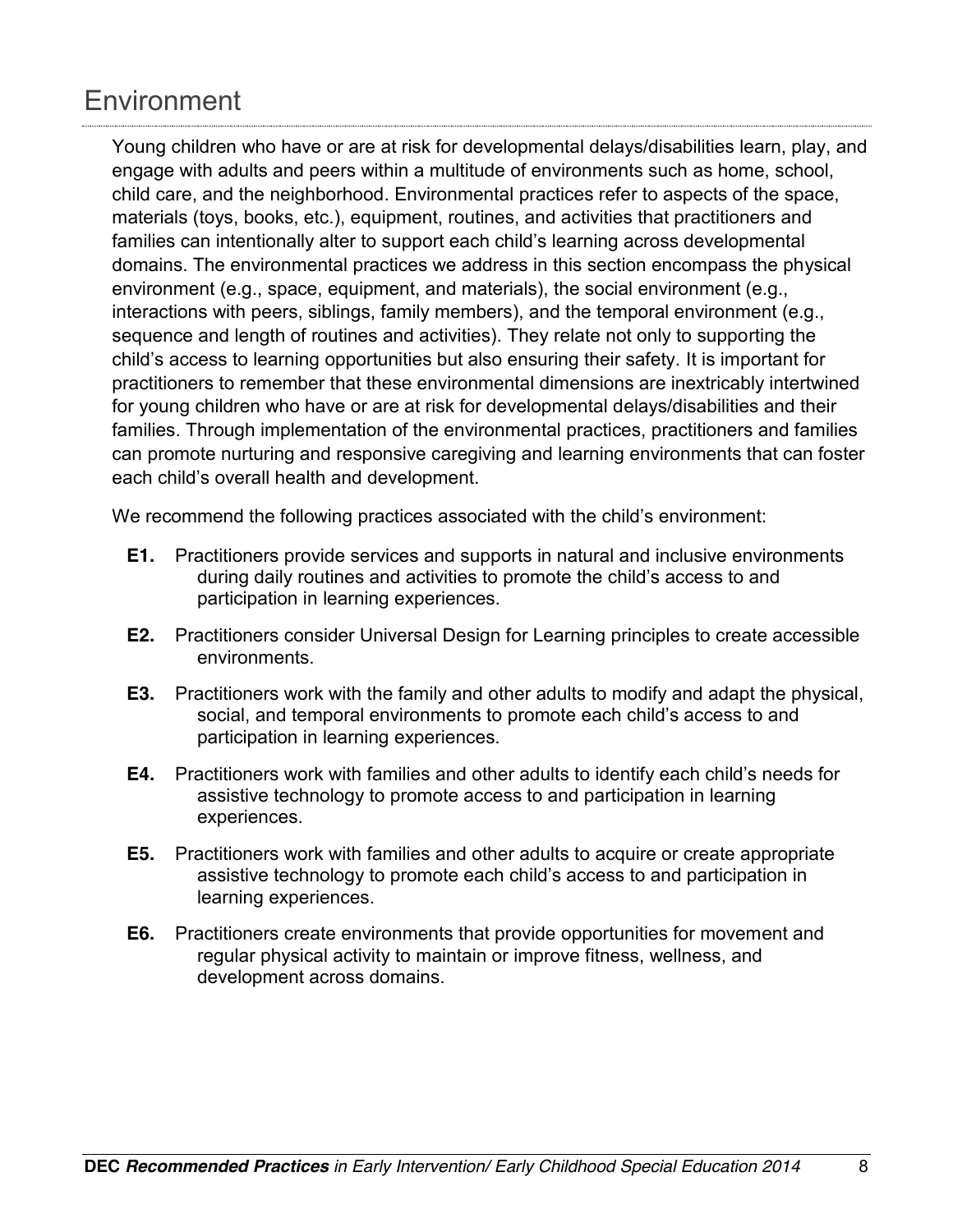## Family

Family practices refer to ongoing activities that (1) promote the active participation of families in decision-making related to their child (e.g., assessment, planning, intervention); (2) lead to the development of a service plan (e.g., a set of goals for the family and child and the services and supports to achieve those goals); or (3) support families in achieving the goals they hold for their child and the other family members.

Family practices encompass three themes:

- 1. *Family-centered practices:* Practices that treat families with dignity and respect; are individualized, flexible, and responsive to each family's unique circumstances; provide family members complete and unbiased information to make informed decisions; and involve family members in acting on choices to strengthen child, parent, and family functioning.
- 2. *Family capacity-building practices:* Practices that include the participatory opportunities and experiences afforded to families to strengthen existing parenting knowledge and skills and promote the development of new parenting abilities that enhance parenting self-efficacy beliefs and practices.
- 3. *Family and professional collaboration:* Practices that build relationships between families and professionals who work together to achieve mutually agreed upon outcomes and goals that promote family competencies and support the development of the child.

We recommend the following family practices for practitioners:

- **F1.** Practitioners build trusting and respectful partnerships with the family through interactions that are sensitive and responsive to cultural, linguistic, and socioeconomic diversity.
- **F2.** Practitioners provide the family with up-to-date, comprehensive and unbiased information in a way that the family can understand and use to make informed choices and decisions.
- **F3.** Practitioners are responsive to the family's concerns, priorities, and changing life circumstances.
- **F4.** Practitioners and the family work together to create outcomes or goals, develop individualized plans, and implement practices that address the family's priorities and concerns and the child's strengths and needs.
- **F5.** Practitioners support family functioning, promote family confidence and competence, and strengthen family-child relationships by acting in ways that recognize and build on family strengths and capacities.
- **F6.** Practitioners engage the family in opportunities that support and strengthen parenting knowledge and skills and parenting competence and confidence in ways that are flexible, individualized, and tailored to the family's preferences.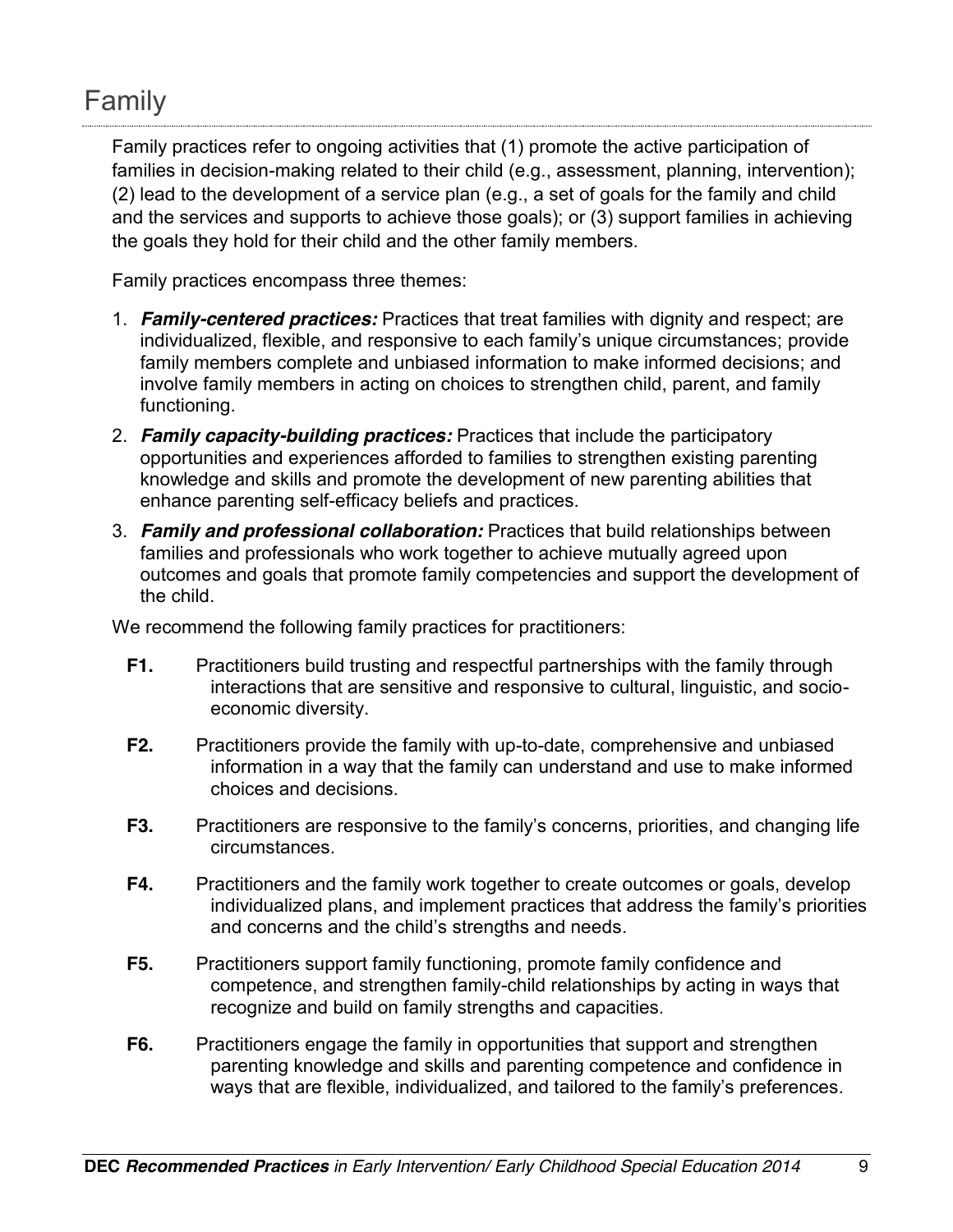- **F7.** Practitioners work with the family to identify, access, and use formal and informal resources and supports to achieve family-identified outcomes or goals.
- **F8.** Practitioners provide the family of a young child who has or is at risk for developmental delay/disability, and who is a dual language learner, with information about the benefits of learning in multiple languages for the child's growth and development.
- **F9.** Practitioners help families know and understand their rights.
- **F10.** Practitioners inform families about leadership and advocacy skill-building opportunities and encourage those who are interested to participate.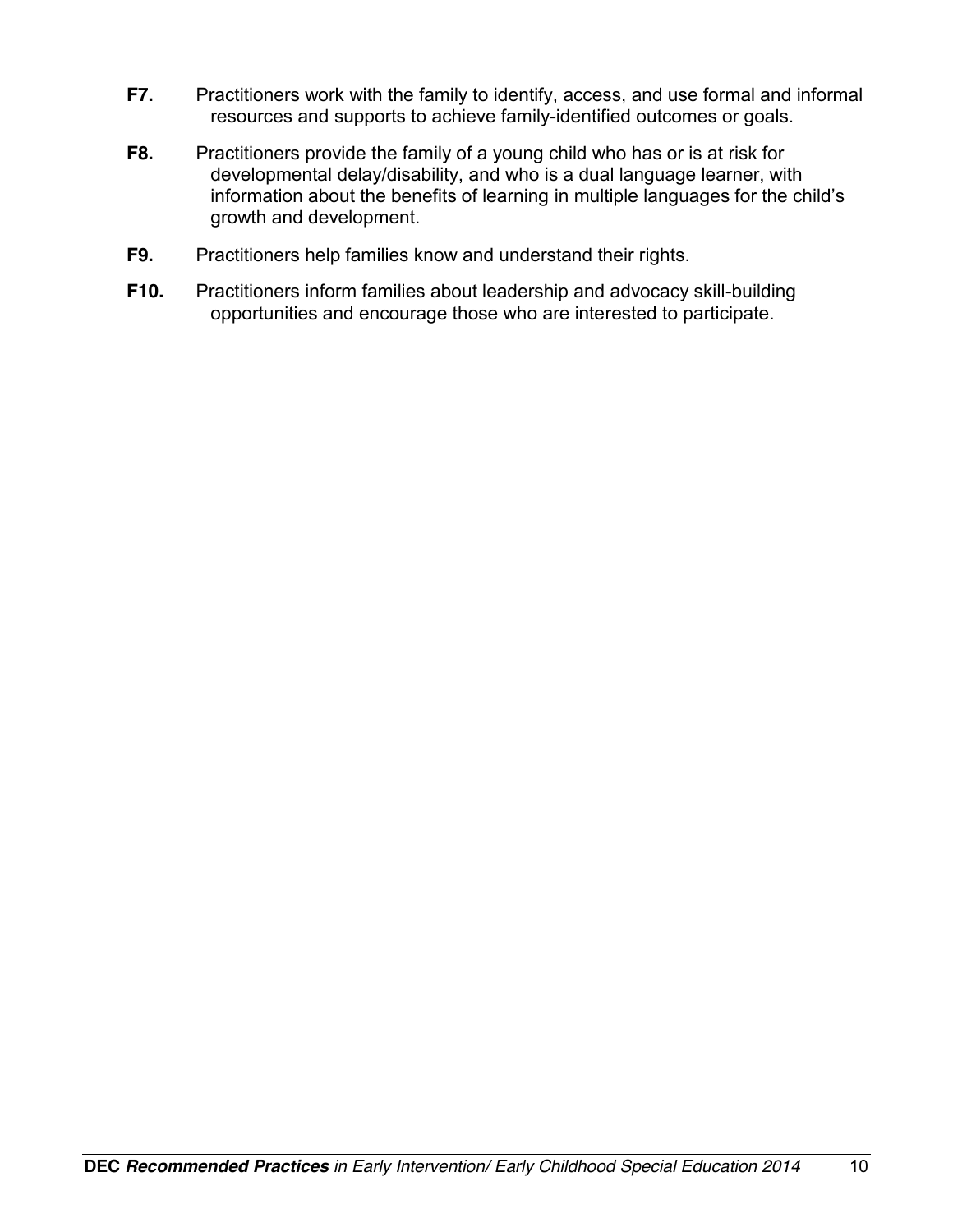### **Instruction**

Instructional practices are a cornerstone of early intervention and early childhood special education. Teachers, other practitioners, family members, and other caregivers use instructional practices to maximize learning and improve developmental and functional outcomes for young children who have or are at risk for developmental delays/disabilities.

Instructional practices are intentional and systematic strategies to inform what to teach, when to teach, how to evaluate the effects of teaching, and how to support and evaluate the quality of instructional practices implemented by others.

Instructional practices are a subset of intervention activities conducted by practitioners and parents. We use the term "instructional practices" rather than the terms "teaching practices" or "intervention" because instruction is the predominant term used in the research literature to refer to intentional and systematic strategies to maximize learning.

The recommended instructional practices below are written from the perspective of the practitioner. They may also be implemented by families or others who interact with the child, often with support of the practitioner.

We recommend the following practices to support instruction:

- **INS1.** Practitioners, with the family, identify each child's strengths, preferences, and interests to engage the child in active learning.
- **INS2.** Practitioners, with the family, identify skills to target for instruction that help a child become adaptive, competent, socially connected, and engaged and that promote learning in natural and inclusive environments.
- **INS3.** Practitioners gather and use data to inform decisions about individualized instruction.
- **INS4.** Practitioners plan for and provide the level of support, accommodations, and adaptations needed for the child to access, participate, and learn within and across activities and routines.
- **INS5.** Practitioners embed instruction within and across routines, activities, and environments to provide contextually relevant learning opportunities.
- **INS6.** Practitioners use systematic instructional strategies with fidelity to teach skills and to promote child engagement and learning.
- **INS7.** Practitioners use explicit feedback and consequences to increase child engagement, play, and skills.
- **INS8.** Practitioners use peer-mediated intervention to teach skills and to promote child engagement and learning.
- **INS9.** Practitioners use functional assessment and related prevention, promotion, and intervention strategies across environments to prevent and address challenging behavior.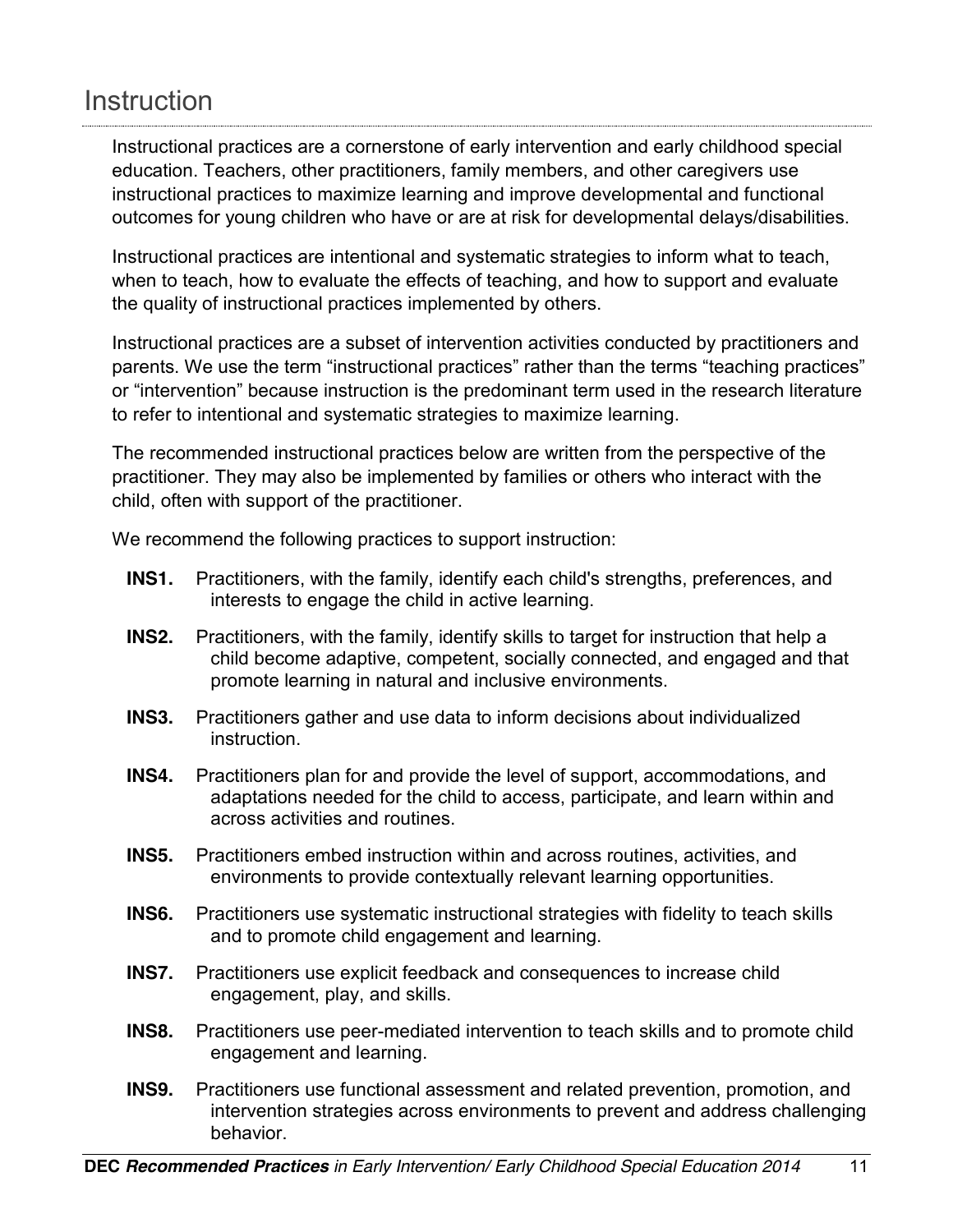- **INS10.** Practitioners implement the frequency, intensity, and duration of instruction needed to address the child's phase and pace of learning or the level of support needed by the family to achieve the child's outcomes or goals.
- **INS11.** Practitioners provide instructional support for young children with disabilities who are dual language learners to assist them in learning English and in continuing to develop skills through the use of their home language.
- **INS12.** Practitioners use and adapt specific instructional strategies that are effective for dual language learners when teaching English to children with disabilities.
- **INS13.** Practitioners use coaching or consultation strategies with primary caregivers or other adults to facilitate positive adult-child interactions and instruction intentionally designed to promote child learning and development.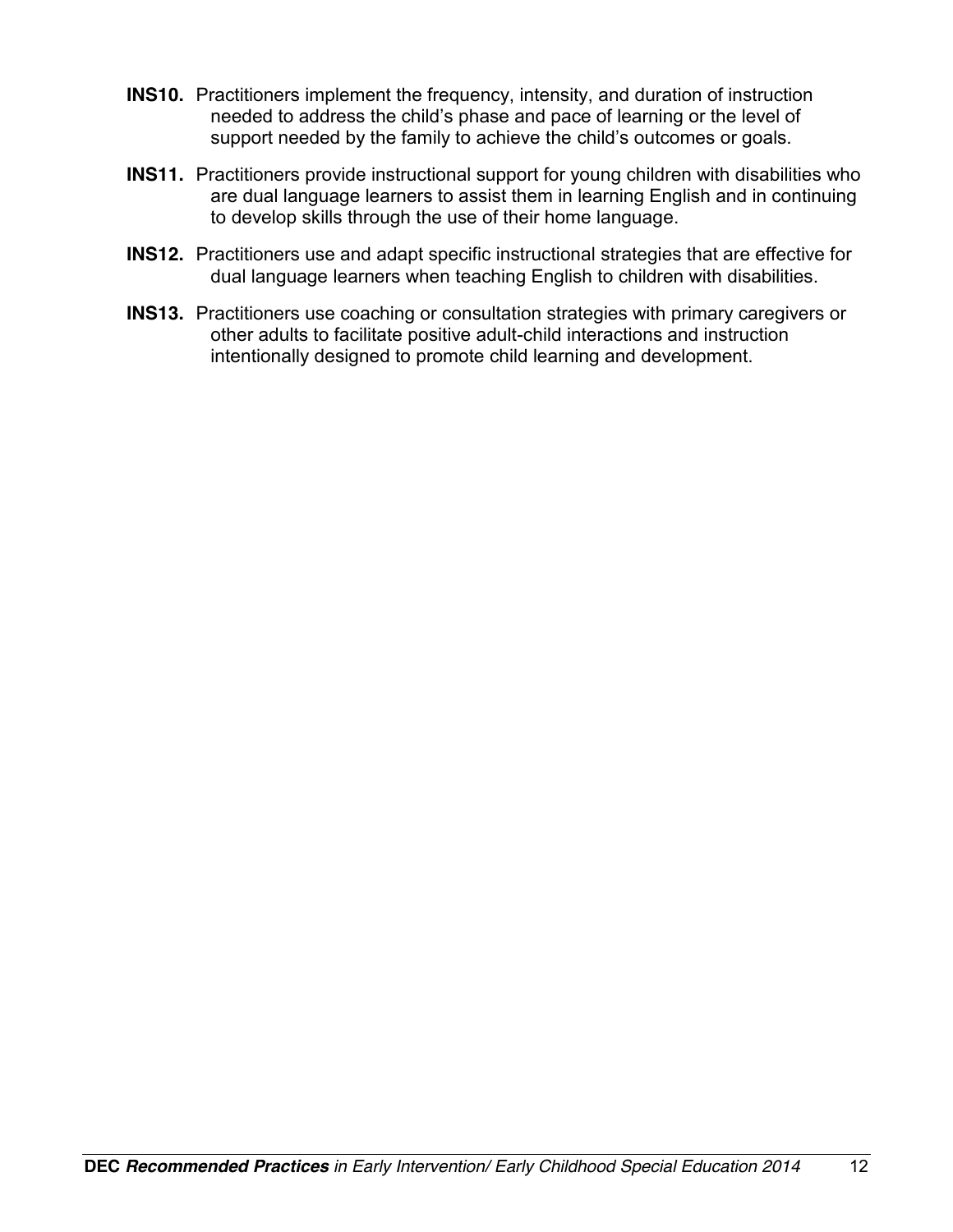### **Interaction**

Sensitive and responsive interactional practices are the foundation for promoting the development of a child's language and cognitive and emotional competence. These interactional practices are the basis for fostering all children's learning. For children who have or are at risk for developmental delays/disabilities, they represent a critical set of strategies for fostering children's social-emotional competence, communication, cognitive development, problem-solving, autonomy, and persistence.

We selected interactional practices to promote specific child outcomes, and these will vary depending on the child's developmental levels and cultural and linguistic background. Practitioners will plan specific ways to engage in these practices across environments, routines, and activities. In addition, practitioners will assist others in the child's life (family members, other caregivers, siblings, and peers) in learning sensitive and responsive ways to interact with the child and promote the child's development.

We recommend the following practices to support interaction:

- **INT1.** Practitioners promote the child's social-emotional development by observing, interpreting, and responding contingently to the range of the child's emotional expressions.
- **INT2.** Practitioners promote the child's social development by encouraging the child to initiate or sustain positive interactions with other children and adults during routines and activities through modeling, teaching, feedback, or other types of guided support.
- **INT3.** Practitioners promote the child's communication development by observing, interpreting, responding contingently, and providing natural consequences for the child's verbal and non-verbal communication and by using language to label and expand on the child's requests, needs, preferences, or interests.
- **INT4.** Practitioners promote the child's cognitive development by observing, interpreting, and responding intentionally to the child's exploration, play, and social activity by joining in and expanding on the child's focus, actions, and intent.
- **INT5.** Practitioners promote the child's problem-solving behavior by observing, interpreting, and scaffolding in response to the child's growing level of autonomy and self-regulation.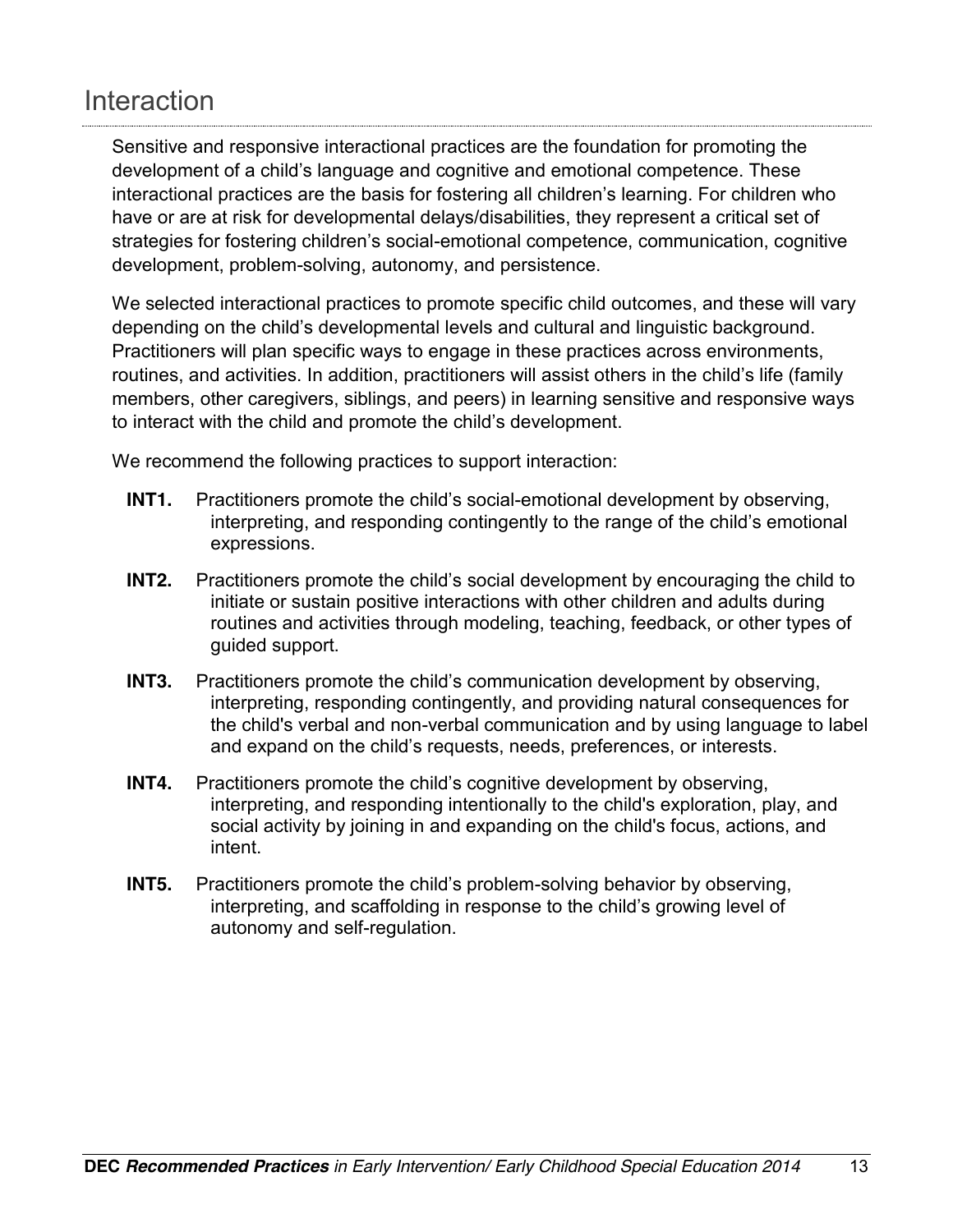# Teaming and Collaboration

Educational programs and services for young children who have or are at risk for developmental delays and disabilities, by their nature, always involve more than one adult. The quality of the relationships and interactions among these adults affects the success of these programs. Teaming and collaboration practices are those that promote and sustain collaborative adult partnerships, relationships, and ongoing interactions to ensure that programs and services achieve desired child and family outcomes and goals.

It is a given that the family is an essential member of the team and that the team includes practitioners from multiple disciplines as needed. The teaming and collaboration practices we present include strategies for interacting and sharing knowledge and expertise in ways that are respectful, supportive, enhance capacity, and are culturally sensitive.

We recommend the following practices to support teaming and collaboration:

- **TC1.** Practitioners representing multiple disciplines and families work together as a team to plan and implement supports and services to meet the unique needs of each child and family.
- **TC2.** Practitioners and families work together as a team to systematically and regularly exchange expertise, knowledge, and information to build team capacity and jointly solve problems, plan, and implement interventions.
- **TC3.** Practitioners use communication and group facilitation strategies to enhance team functioning and interpersonal relationships with and among team members.
- **TC4.** Team members assist each other to discover and access community-based services and other informal and formal resources to meet family-identified child or family needs.
- **TC5.** Practitioners and families may collaborate with each other to identify one practitioner from the team who serves as the primary liaison between the family and other team members based on child and family priorities and needs.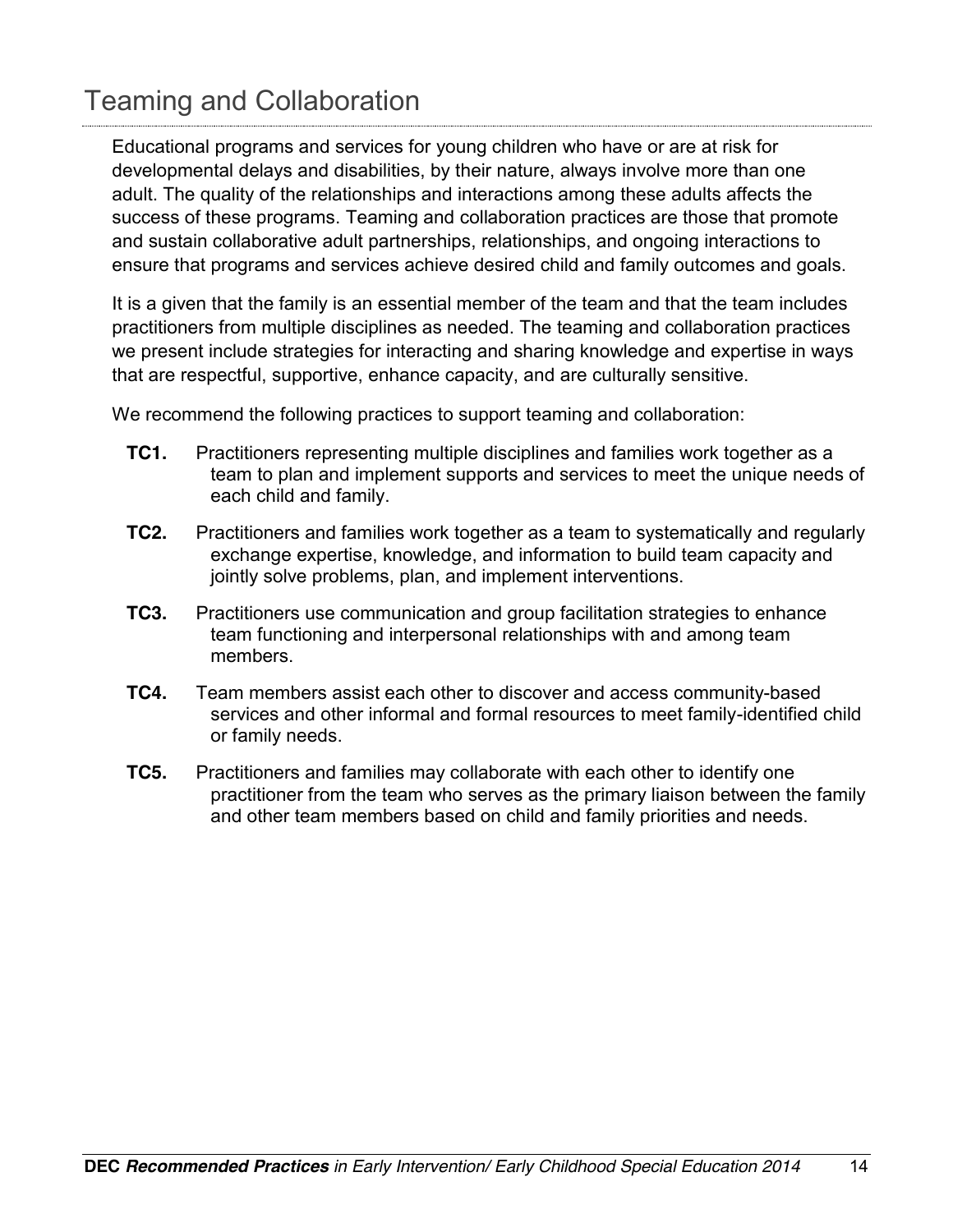### **Transition**

Transition refers to the events, activities, and processes associated with key changes between environments or programs during the early childhood years and the practices that support the adjustment of the child and family to the new setting. These changes occur at the transition from hospital to home, the transition into early intervention (Part C) programs, the transition out of early intervention to community early childhood programs, the transition into Part B/619, and the transition to kindergarten or school-age programs.

Transition is a process that generally involves many activities on the part of the practitioner in collaboration with the family. As with other life transitions or changes, positive relationships—in this case positive teacher-child and practitioner-family relationships—are associated with greater satisfaction, better adjustment, and better child outcomes.

We recommend the following practices associated with transition:

- **TR1.** Practitioners in sending and receiving programs exchange information before, during, and after transition about practices most likely to support the child's successful adjustment and positive outcomes.
- **TR2.** Practitioners use a variety of planned and timely strategies with the child and family before, during, and after the transition to support successful adjustment and positive outcomes for both the child and family.

### **Citations**

- Copple, C., & Bredekamp, S. (2009). *Developmentally appropriate practice in early childhood programs serving children from birth through age 8* (3rd ed.). Washington, DC: NAEYC.
- DEC/NAEYC. (2009). *Early childhood inclusion: A joint position statement of the Division for Early Childhood (DEC) and the National Association for the Education of Young Children (NAEYC).* Retrieved from DEC website: http://www.dec-sped.org/papers